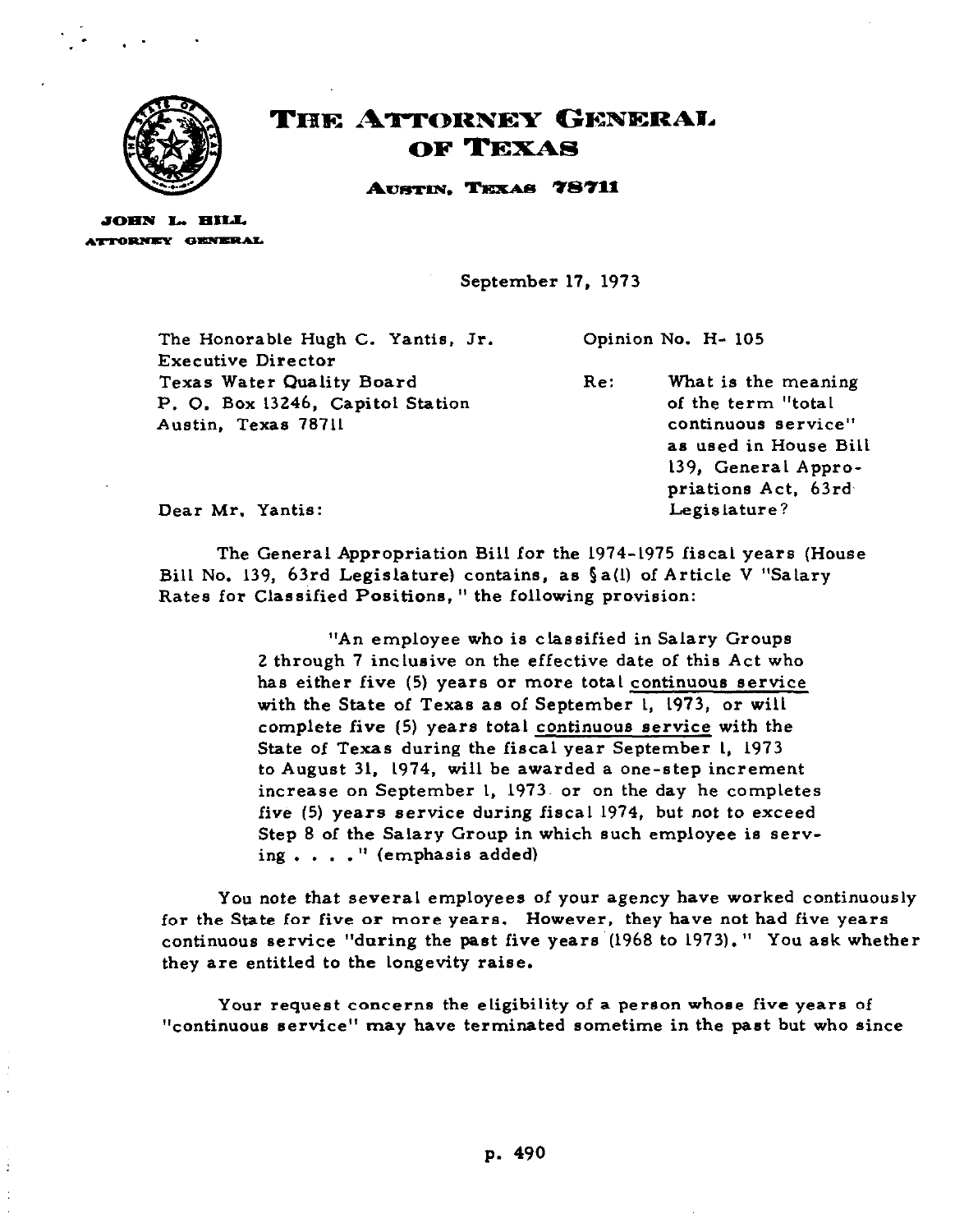**The Honorable Hugh C. Yantis, Jr., page 2 (H-105)** 

**has resumed State employment. We have also-been asked by a number of other State agencies to determine the eligibility 'of those who, though employed more than five years ago, during the period of their service, have had some interruption such as a prolonged illness, etc.** 

**Article 3, 5 44 of the Constitution provides:** 

"The Legislature shall provide by law for the compensation of all officers, servants, agents and public contractors, not provided for in this Constitu-. **tion, but shall not grant extra compensation to any officer, agent, servant, or public contractors, after such public service shall have been performed or contract entered into for the performance of the same; nor grant, by appropriation or otherwise, any amount**  of money out of the Treasury of the State, to any indi-**vidual, on a claim, real or pretended, when the same shall not have been provided for by pre-existing law; nor employ anyone in the name of the State, unless authorized by pre-existing law. "** 

**.** 

**t.1:** 

**In accordance with the constitutional mandate, the Legislature has enacted Article 6813b, most recently amended in 1965 (Acts 1965. 59th Leg., ch. 46, p. 118), which provides that all salaries of all State officers and employees shall be determined by the Legislature in the biennial appropriations act.** 

**Although the Position Classification Act of 1961 (Article 6252-11, V.T.C.S.) provides that the salaries of all full-time salaried employees not specifically excepted from its coverage shall be in accordance with the Position Classification Plan, we see no problem with the longevity provisions of House Bill 139 since they merely provide for the classification of certain employees within the Plan, not outside of it.** 

**Although not involving the Position Classification Act, Attorney General Opinion WW-1152 (1961) did involve the validity of a provision in the General**  Appropriation Bill prescribing a schedule of increased compensation for em**ployees of the State Highway Department based upon the total length of service**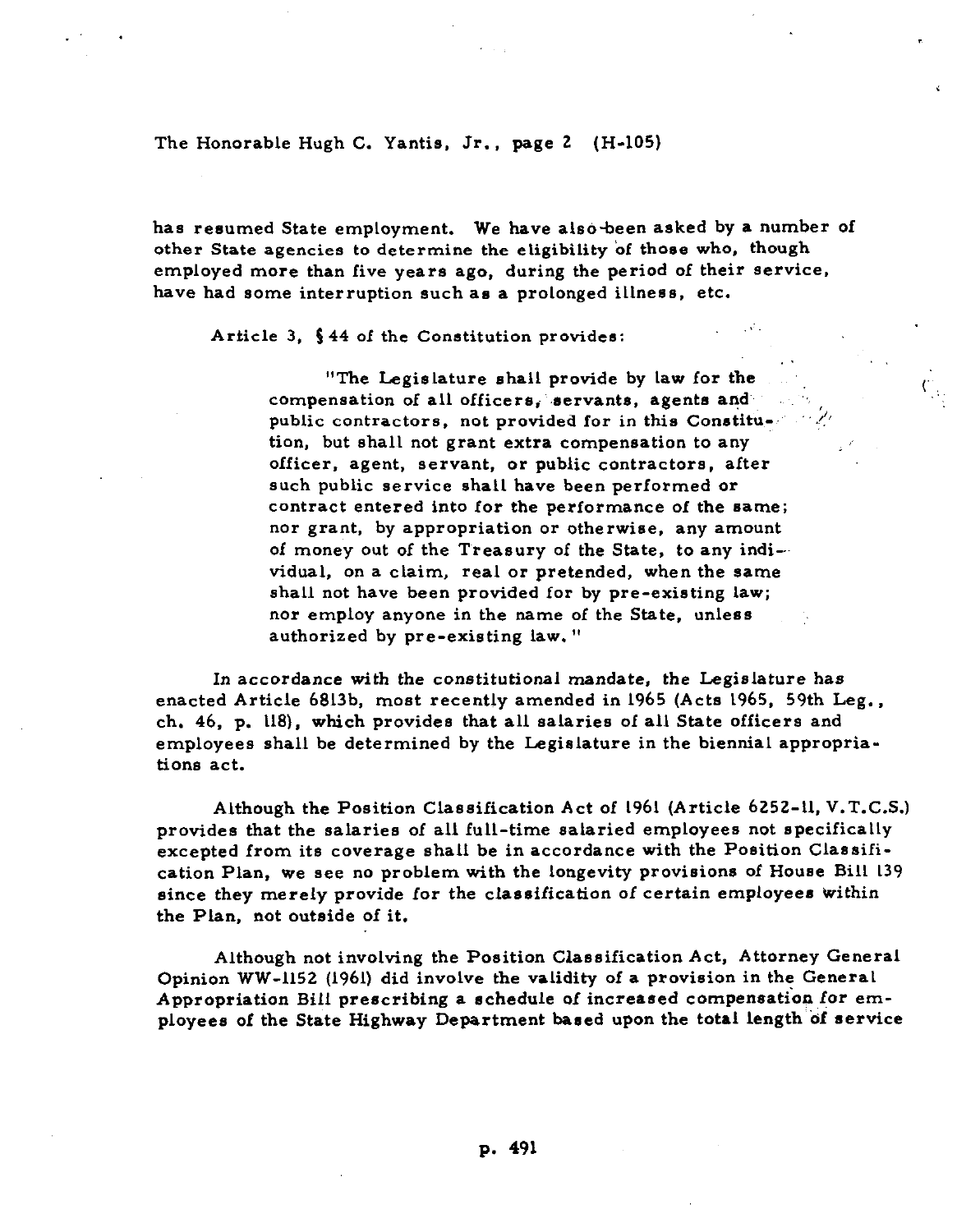**The Honorable Hugh C. Yantis, Jr., page 3 (H-105)** 

, .

:

**within the Department. In that opinion, this office found the provision to be valid and not in violation either of \$44 of Article 3, of 5 51 of Article 3 or of 5 6 of Article 16 of the Constitution.** 

**The power of the Legislature to prescribe salaries under 544 of Article 3 is broad and, in determining the constitutionality of any statute enacted under it. every possible presumption obtains in favor of constitutionality. Commissioners Court of Lubbock County v. Martin, 471 S. W. 2d 100 (Tex. Civ. App. , Amarillo, 1971, err. ref'd, n. r. e.).** 

**We are of the opinion, therefore, that so much of House Bill 139 as provides for additional compensation to State employees having five years or more of "continuous service" is valid and constitutional.** 

**In determining what is meant by "continuous service, " we are charged by Article 10, V. T. C. S. , with applying to words their ordinary "signification. " At the same time we are charged by the same statute to "look diligently for the intention of the Legislature, keeping in view at all times the old law, the evil and the remedy. "** 

**"Continuous" is defined as being synonymous with "uninterrupted. " Literally, it means something which takes place in unbroken sequence..** 

**Were we to give to it a strict and literal meaning, we would be compelled**  to hold that "continuous service" as used in House Bill 139 requires uninterrupted **service by an employee or officer of the State. Significantly, also, the Legislature used the word "service" and not "employment. " Giving to "service" its literal, dictionary meaning, it, too, would restrict the longevity benefits to employees who actually served the State. Those who remained in its employ**  but, for instance, were on vacation (certainly not "serving") would interrupt **their service and would not "continuously serve" the State.** 

**However, to adopt such an interpretation would, in our opinion, defeat the intention of the Legislature which we construe to have been to encourage employees to remain in the employ of the State and to reward those who do.** 

**We believe that in determining the intention of the Legislature in adopting the language used, we should give to it a fair and sensible construction to carry**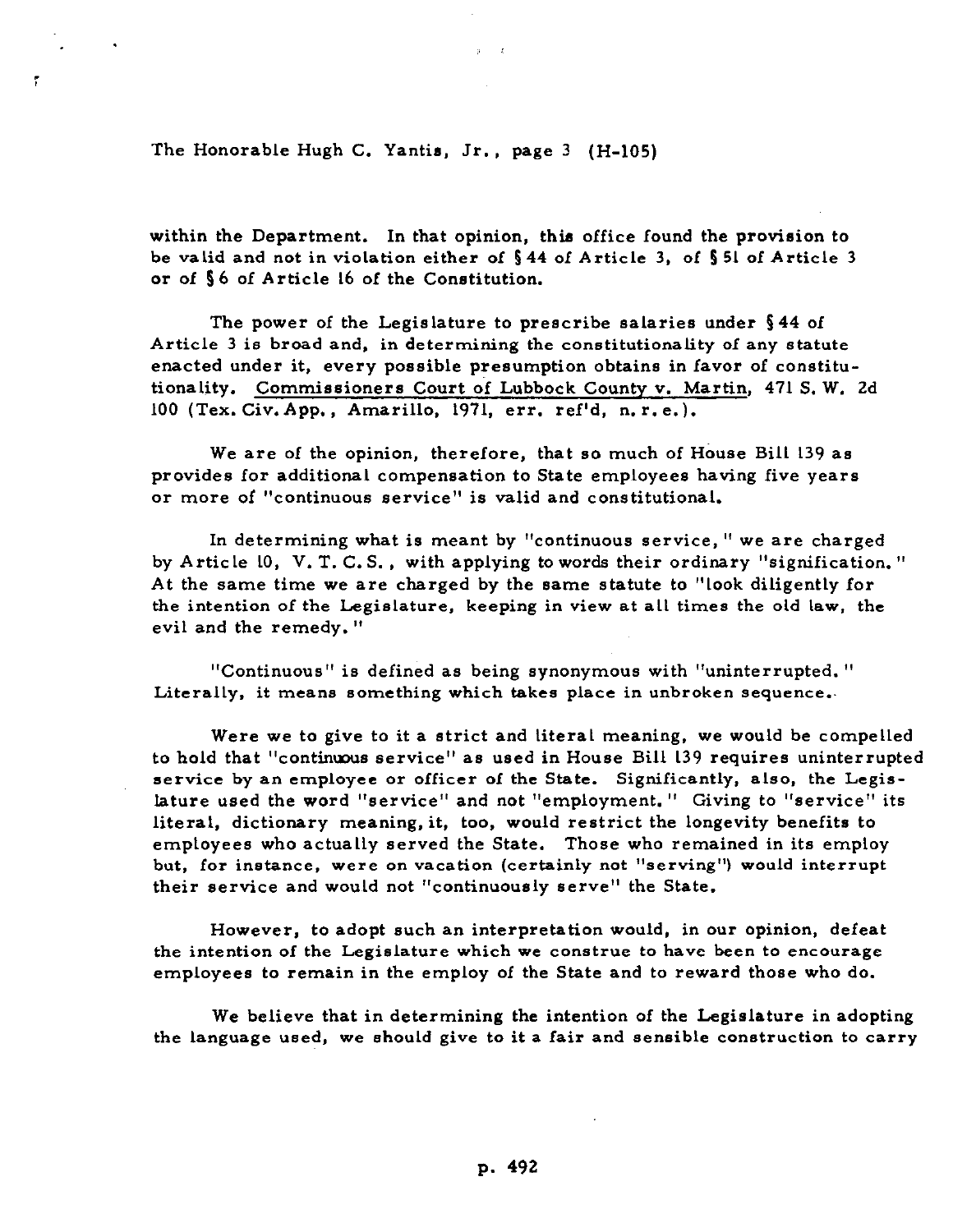**The Honorable Hugh C. Yantis, Jr., page 4 (H-105)** 

**out its purpose and not one which would nullify or defeat the legislative intent. Certainly we should not adopt a construction which would lead to an absurd conclusion. Railroad Commission V. St, Louis Southwestern Railway Co., 443 S. W. 2d 71 (Tex.Civ.App., Austin, 1969, err. ref'd, n.r.e.).** 

. -

**There is valid authority to support our conclusion that "continuously" should not be given its literal interpretation. Germania Farm Mutual Aid Association v. Anderson, 463 S. W. 2d 24 (Tex. Civ.App., Waco, 1971, no writ) was a suit brought upon a policy of fire insurance which provided there was no coverage if the premises were vacant and defined vacancy as a condition when there was no person 'living on the immediate premises continuously . . . . " (emphasis added). Citing from 4A Appleman. Insurance (1969). 5 2834, the court said:** 

> **" 'Continuously' as used in connection with a vacancy clause is held to authorize 'more than one period of unoccupancy to exist, ' and 'does not imply that someone shall remain in the building all of the time without interruption. ' I' (463 S. W. 2d at 25)**

**"Adverse possession" as used in statutes of limitation with reference to real property is defined by Article 5515, V. T. C.S., as being "an actual and visible appropriation of the land, commenced and continued, " under a claim of right inconsistent with and hostile to the claim of another. It has been construed to require that the possession be "continuous. " Holstein v. Adams, 10 S. W. 560 (Tex. 1889); Boone v. City of Stephenville, 37 S. W. 2d 842 (Tex. Civ. App., 1931, no writ); 2 Tex. Jur. 2d, "Adverse Possession" 5 70, p. 145, et seq. However, temporary absences which are not unreasonable under the surrounding facts and circumstances, do not prevent the occupancy from being considered continuous and uninterrupted. Hankamer v. Sumrall, 257 S. W. 2d 827 (Tex. Civ.App., Beaumont, 1953, err. ref'd,nr.e); 2 Tex. Jur. 2d Adverse Possession, 5 72, p. 149, et seq.** 

**The law of easements requires that, to establish an implied easement, use must be "continuous. " This has been held satisfied by the necessarily intermittent use of a driveway by the occupants of a house and their guests. Bickler v. Bickler. 403 S. W. 2d 354 (Tex. 1966). .**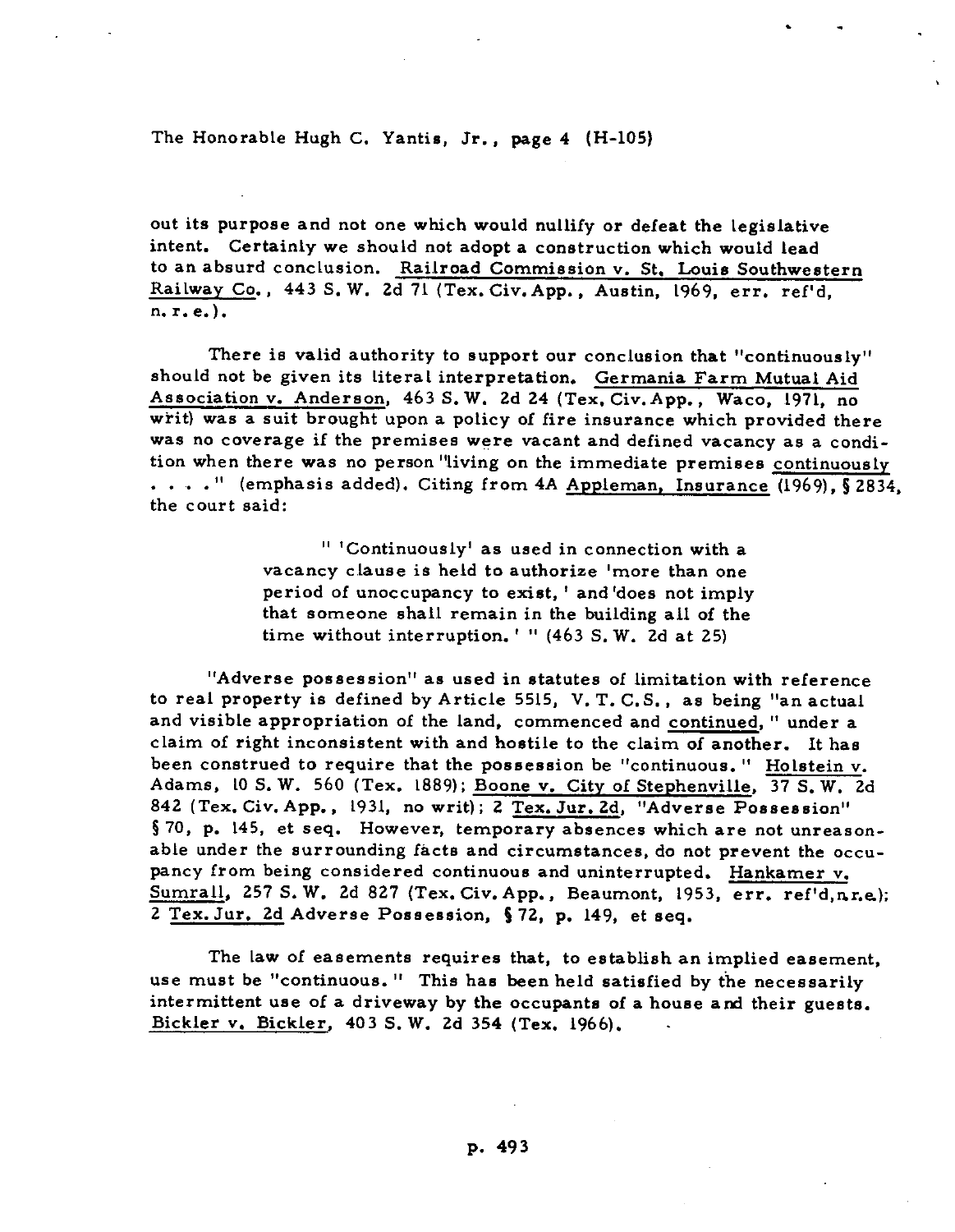**The Honorable Hugh C. Yantis, Jr., page 5 (H-105)** 

**. .** 

**I** 

**Decisions in other jurisdictions may be of interest. In Kennedy v.**  Westinghouse Electric Corp., 108 A. 2d 409 (N. J. 1954), suit was brought **to recover holiday pay for a holiday to which employees were entitled if they had "completed three months continuous service" prior to the date of the holiday. During the three month period. the employees had voluntarily entered into a work slow-down. The New Jersey court decided against the employees because the service rendered was not the service contemplated in the agreement. Nevertheless, it said:** 

> **"We may conclude that 'continuous' service does not contemplate the performance of labor during every scheduled shift hour of every work day. In the very nature of things 'there is really no such thing as continuous labor. Holidays, sicknesses, recreation periods, week-ends, all are breaks in the continuity of one's occupation, but would not necessarily destroy its continuity. 'United States v. Perry, 55 F. 2d 819, 821 (8 Cir . ,**  1912). Paragraph (d) is to be read, we think, as imply**ing no more than that breaks of service for personal or other reasons which would appeal to reasonable men to be excusable in the particular circumstances shown will not destroy continuity of service. We are dealing here, however, with a concerted and deliberate refusal of employees to complete their scheduled shifts. . . .'I (108 A. 2d at 415-416)**

**The court declined to decide whether excused absences or absences due to causes beyond the control of the employee would break the record of continuous service.** 

**The dictum of the Kennedy case is supported by other decisions: Garnski v. Metropolitan Life Insurance Co., 287 N. W. 731 (Wis. 1939) holding that for the purpose of disability insurance, the requirement of continuous employment for two full years was satisfied despite the fact that the employee had been laid off for six months because of a reduction in work force; U.S. v. Fitzpatrick. 62 F. 2d 562 (10th Cir. 1933) holding that "continuous employment" meant working with reasonable regularity and was not destroyed by interruptions due**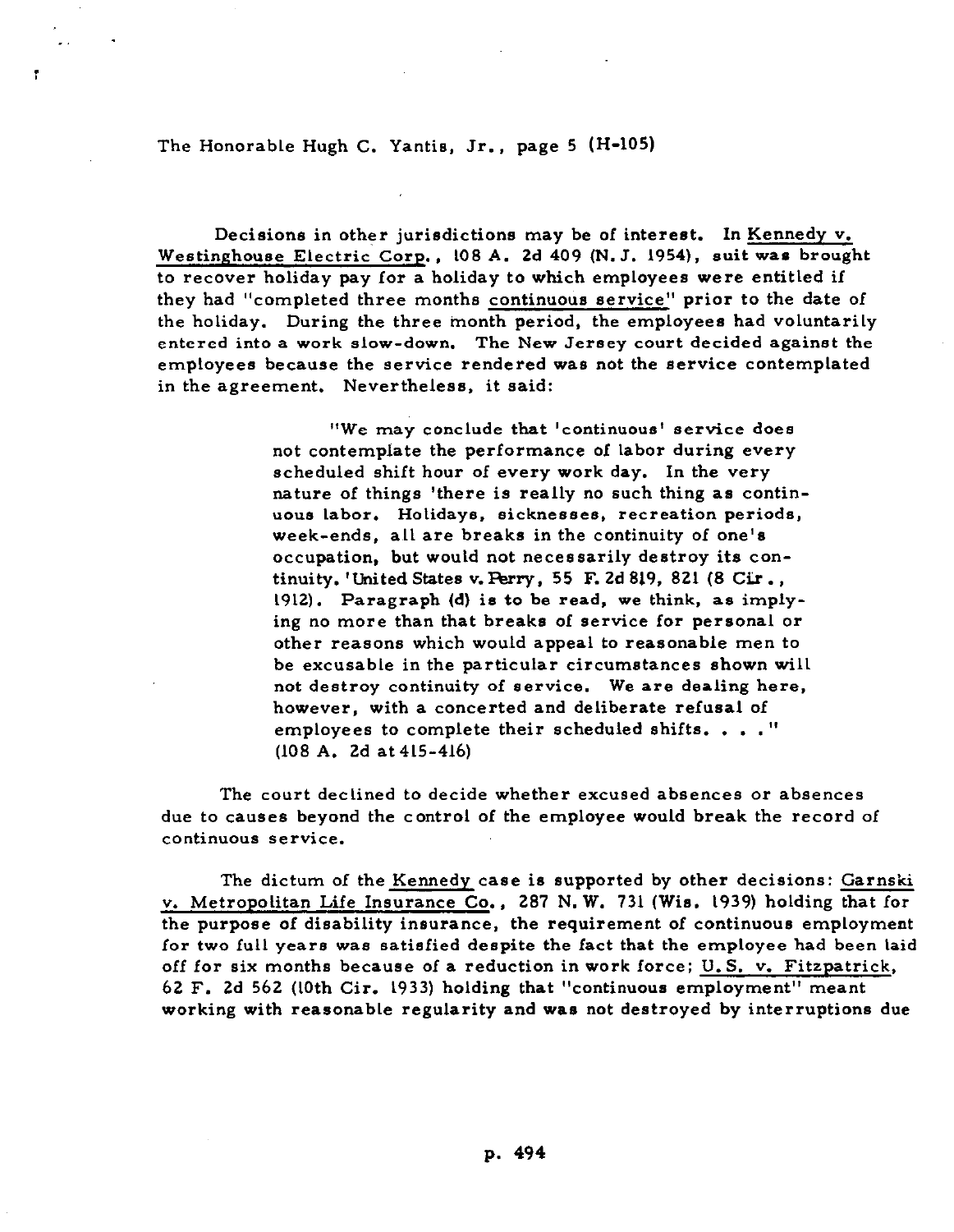**The Honorable Hugh C. Yantis, Jr., page 6 (H-105)** 

**to periods of 'temporary illness; State ex rel Mulrine v. Dorsey, 272 A. 2d 709 (Del. 1970) affirming an administrative ruling that "continuous service" as used with reference to a pension act did not preclude excused interruptions in service of less than one year.** 

**On the other hand,' "continuous" has been construed by Texas courts. For example, Article 1269m. Vernon's Texas Civil Statutes, requires that**  promotional examinations be open to policemen and firemen "who have held **a continuous position for two (2) years or more in the classification . . ." and that "No person shall be eligible for promotion unless he has served in such Department for at least two (2) years immediately preceding the day of such promotional examination. . . . " In City of Houston v. Landrum, 448 S. W. 2d 816 (Tex. Civ. App., Houston, 1970. err. ref'd., n. r.e.). it was held that Landrum was ineligible for an examination where there had been a lapse of some five months in his "continuous service" during the two years preceding the examination although he had been employed as a fireman off and on for some twenty years. And see City of San Antonio v. Pinchbank, 489 S. W. 2d 451 (Tex. Civ.App., San Antonio, 1972, no writ hist.).** 

**In Wolfe v. State, 75 S. W. 2d 677 (Tex. Crim. 1934), the penal provision, aimed at marathon dance contests, prohibited contests involving "any one continuous, competitive period of endurance" exceeding 24 hours. Where the evidence showed that the contestants were required to rest 15 minutes of every hour, the court, citing the dictionary definition of "continuous" as being "without break, cessation or interruption" etc., held that the evidence failed to establish the prohibited "continuous, competitive period. "** 

**In Crane V. Bankers Life and Casualty Company, 281 S. W. 2d 117 (Tex. Civ. App., Eastland, 1955, no writ hist.), suit was an a policy of hospitalization insurance which provided that the company would not be liable for benefits for more than 120 days "for any one - continuous period of sickness." The evidence showed that the plaintiff had been hospitalized for 120 days, being released on August 20th and that he returned to the hospital on November 16th. suffering from basically the same condition, Adopting a rather technical definition of "sickness, " the court held that there was not "one continuous period of sickness" within the meaning of the policy.**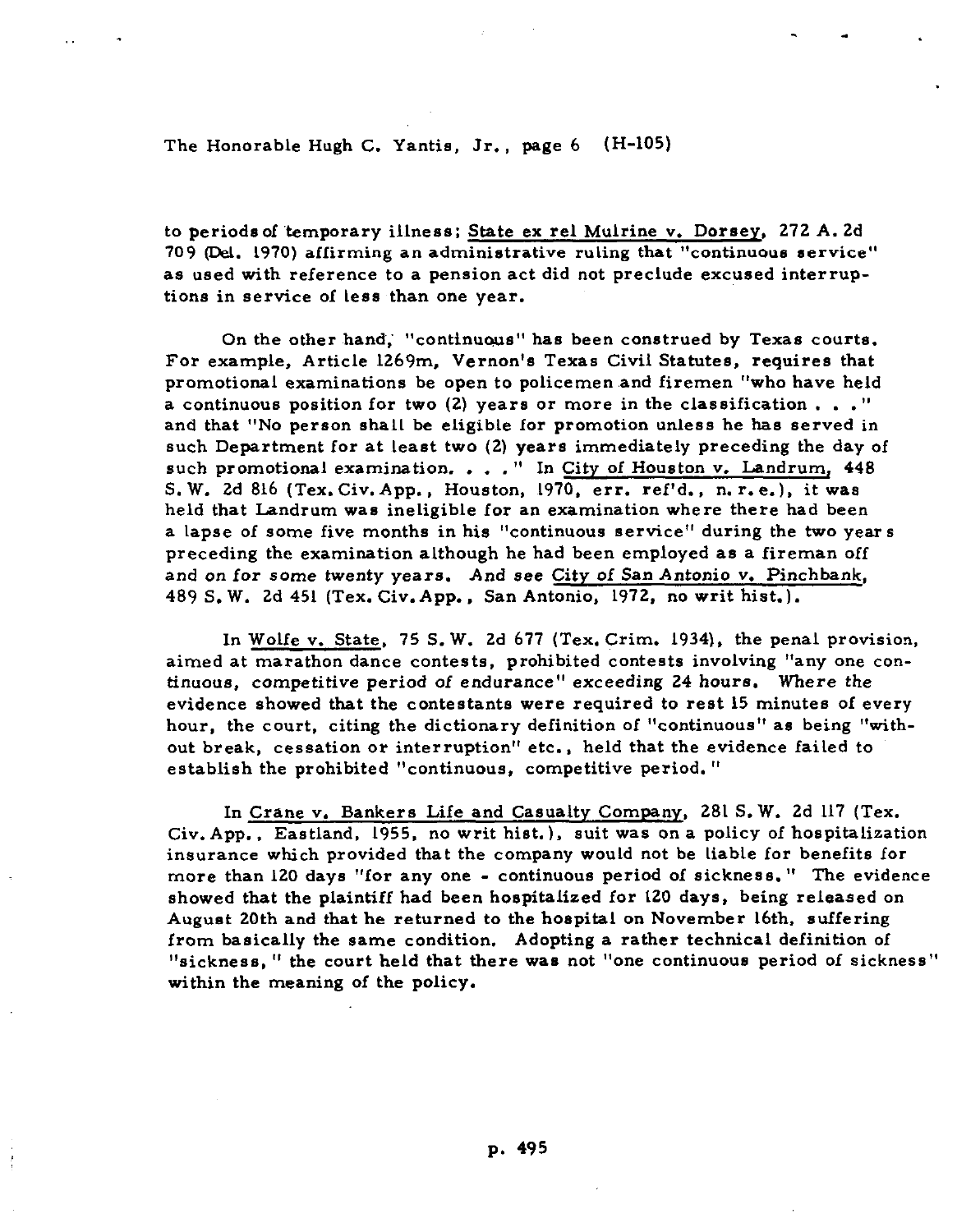**The Honorable Hugh C. Yantis, Jr., page 7 (H-105)** 

Ŧ

**"It is conclusively shown that there was a break, a cessation, an interruption, in the type, or degree of sickness insured against and for which appellee agreed to pay the expenses." (281 S. W. 2d at 120)** 

**House Bill 139 recognizes and provides for vacations, sick leave, emergency leave, a leave of absence with full pay for those called to active duty with the National Guard and others. We are advised that various agencies likewise provide for leaves without pay under certain circumstances. Were we to adopt a strict and literal interpretation of "continuous service" it would be difficult to apply the law in a manner consistent with the legislative intent. Instead, we feel that, as stated by the New Jersey court in the Kennedy case, supra, "continuous service" does not contemplate the performance of labor every day of every week for five consecutive years. Rather, it requires five years of service**  unbroken by any unauthorized or unreasonable absences. Holidays, days **on sick leave, week-ends, emergency leaves and other approved leaves, with or without pay, do not break the continuity of service.** 

**Whether or not and under what circumstances absences will be approved or will affect the continuity of service are matters for determination either by specific legislation or by those to whom the Legislature has delegated the responsibility of establishing employment policies. We, certainly, cannot prescribe what they shall be. We do believe, however, that whatever policies are established, they must be enforced uniformly and equitably among the employees of any employing agency to meet the requirements of the Fourteenth Amendment to the Constitution of the United States that citizens be accorded equal protection of the law.** 

**With reference to your precise question, we answer that. since the appropriations act does not require that the continuous service be completed immediately prior to the eligibility for longevity pay or that the service, once established, continue until such time, it is our opinion that an employee having five years continuous service at any time, whether subsequently interrupted prior to the fiscal year in question or not, is entitled to the longevity pay.**